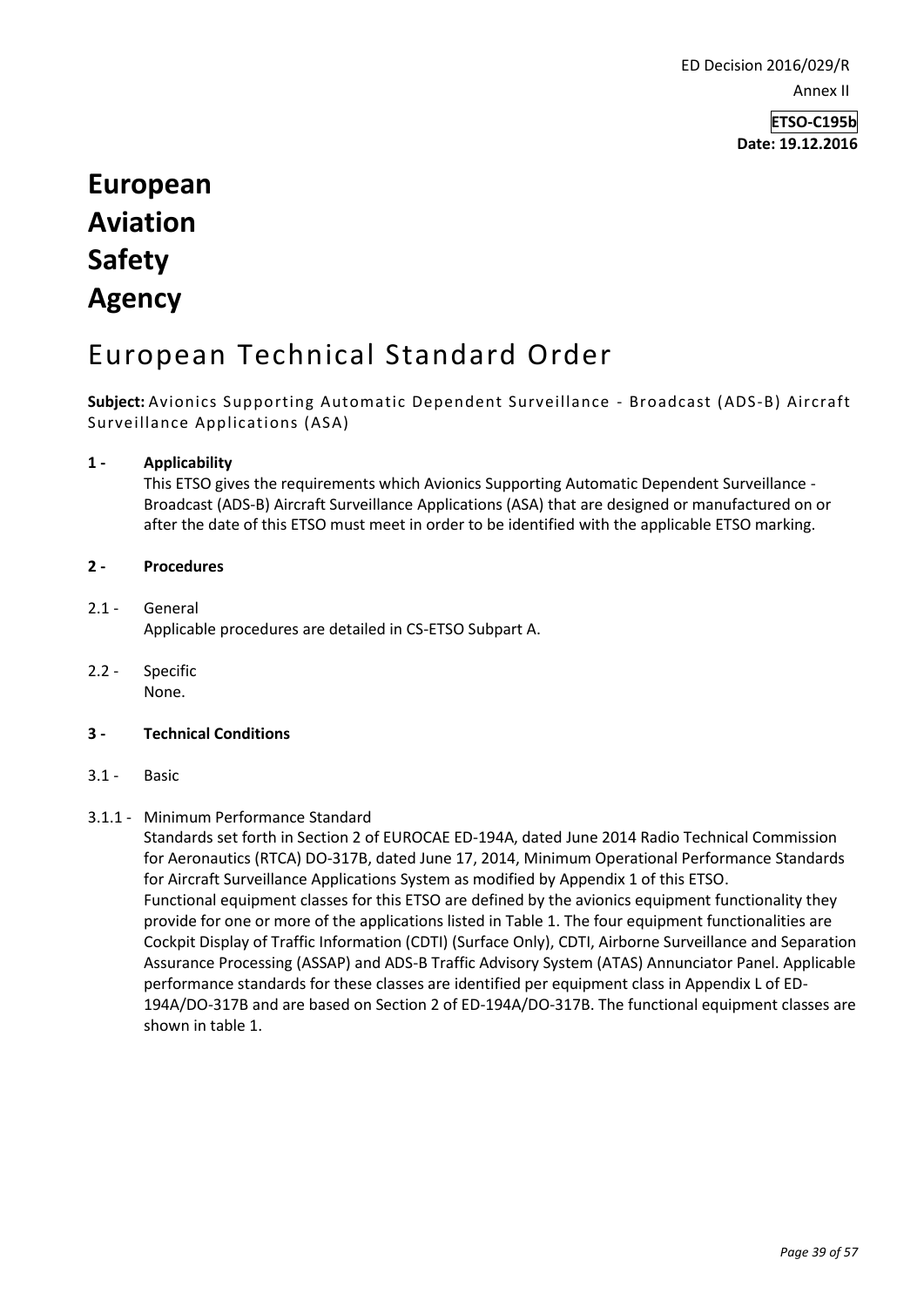|                           | <b>Criticality</b> |                        | <b>Equipment Class</b> |                |                |                         |
|---------------------------|--------------------|------------------------|------------------------|----------------|----------------|-------------------------|
| <b>Application</b>        | Loss of            | <b>Hazardous &amp;</b> | <b>CDTI</b>            | <b>CDTI</b>    | <b>ASSAP</b>   | <b>ATAS Annunciator</b> |
|                           | <b>Function</b>    | <b>Misleading</b>      | (Surface Only)         | (B)            | (C)            | Panel                   |
|                           |                    | <b>Information</b>     | (A)                    |                |                | (D)                     |
| (1) Enhanced              | Minor              | Major                  | <b>Not Permitted</b>   | <b>B1</b>      | C <sub>1</sub> | Not Applicable          |
| Visual                    |                    |                        |                        |                |                |                         |
| Acquisition               |                    |                        |                        |                |                |                         |
| (EVAcq)                   |                    |                        |                        |                |                |                         |
| (2) Basic Surface         | Minor              | Major (> 80 Knots)     | A2                     | <b>B2</b>      | C <sub>2</sub> | Not Applicable          |
| (Runways)                 |                    | Minor (< 80 Knots)     |                        |                |                |                         |
| (3) Basic Surface         | Minor              | Major (> 80 Knots)     | A <sub>3</sub>         | B <sub>3</sub> | C <sub>3</sub> | Not Applicable          |
| (Runways +                |                    | Minor (< 80 Knots)     |                        |                |                |                         |
| Taxiways)                 |                    |                        |                        |                |                |                         |
| (4) Visual                | Minor              | Major                  | <b>Not Permitted</b>   | <b>B4</b>      | C <sub>4</sub> | Not Applicable          |
| Separation on             |                    |                        |                        |                |                |                         |
| Approach (VSA)            |                    |                        |                        |                |                |                         |
| (5) Basic                 | Minor              | Major                  | Not Permitted          | <b>B5</b>      | C <sub>5</sub> | Not Applicable          |
| Airborne (AIRB)           |                    |                        |                        |                |                |                         |
| (6) In-Trail              | Minor              | Major                  | Not Permitted          | <b>B6</b>      | C <sub>6</sub> | Not Applicable          |
| Procedures (ITP)          |                    |                        |                        |                |                |                         |
| (7) ADS-B Traffic         | Minor              | Major                  | Not Permitted          | <b>B7</b>      | C <sub>7</sub> | D7                      |
| <b>Advisory System</b>    |                    |                        |                        |                |                |                         |
| (ATAS)                    |                    |                        |                        |                |                |                         |
| (8) CDTI Assisted   Minor |                    | Major                  | Not Permitted          | B <sub>8</sub> | C <sub>8</sub> | Not Applicable          |
| <b>Visual Separation</b>  |                    |                        |                        |                |                |                         |
| (CAVS)                    |                    |                        |                        |                |                |                         |

**Table 1 – ASA Functional Equipment Classes (per ED-194A/DO-317B)**

The in-trail procedures (ITP) application (item 6 in Table 1) supports a new separation standard in procedural airspace. ITP application enables aircraft that desire flight level changes in procedural airspace to achieve these changes on a more frequent basis, thus improving flight efficiency and safety. The ITP achieves this objective by permitting a climb-through or descend-through maneuver between properly equipped aircraft, using a new distance-based longitudinal separation minimum during the maneuver.

ASSAP equipment authorised under this ETSO must contain or support an interface to an ADS-B receiver. If the receiver is embedded in the equipment, it must meet ETSO-C154c, *Universal Access Transceiver (UAT) Automatic Dependent Surveillance-Broadcast (ADS-B) Equipment Operating on Frequency of 978 MHz* or ETSO-C166b, *Extended Squitter Automatic Dependent Surveillance - Broadcast (ADS-B) and Traffic Information Service - Broadcast (TIS-B) Equipment Operating on the Radio Frequency of 1090 Megahertz (MHz)*. If the receiver is not embedded, the installation manual must have a requirement to interface to an ETSO-C154c or ETSO-C166b approved ADS-B receiver.

If intended for installation on aircraft with traffic advisory system (TAS) or traffic alert and collision avoidance system (TCAS) equipment, ASSAP equipment authorised under this ETSO must contain or support an interface to equipment complying with ETSO-C147(), Traffic Advisory System (TAS) Airborne Equipment, ETSO-C118(), *Traffic Alert and Collision Avoidance System (TCAS) Airborne Equipment, TCAS I*, or ETSO-C119(), *Airborne Collision Avoidance System II (ACAS II)*. If the ASSAP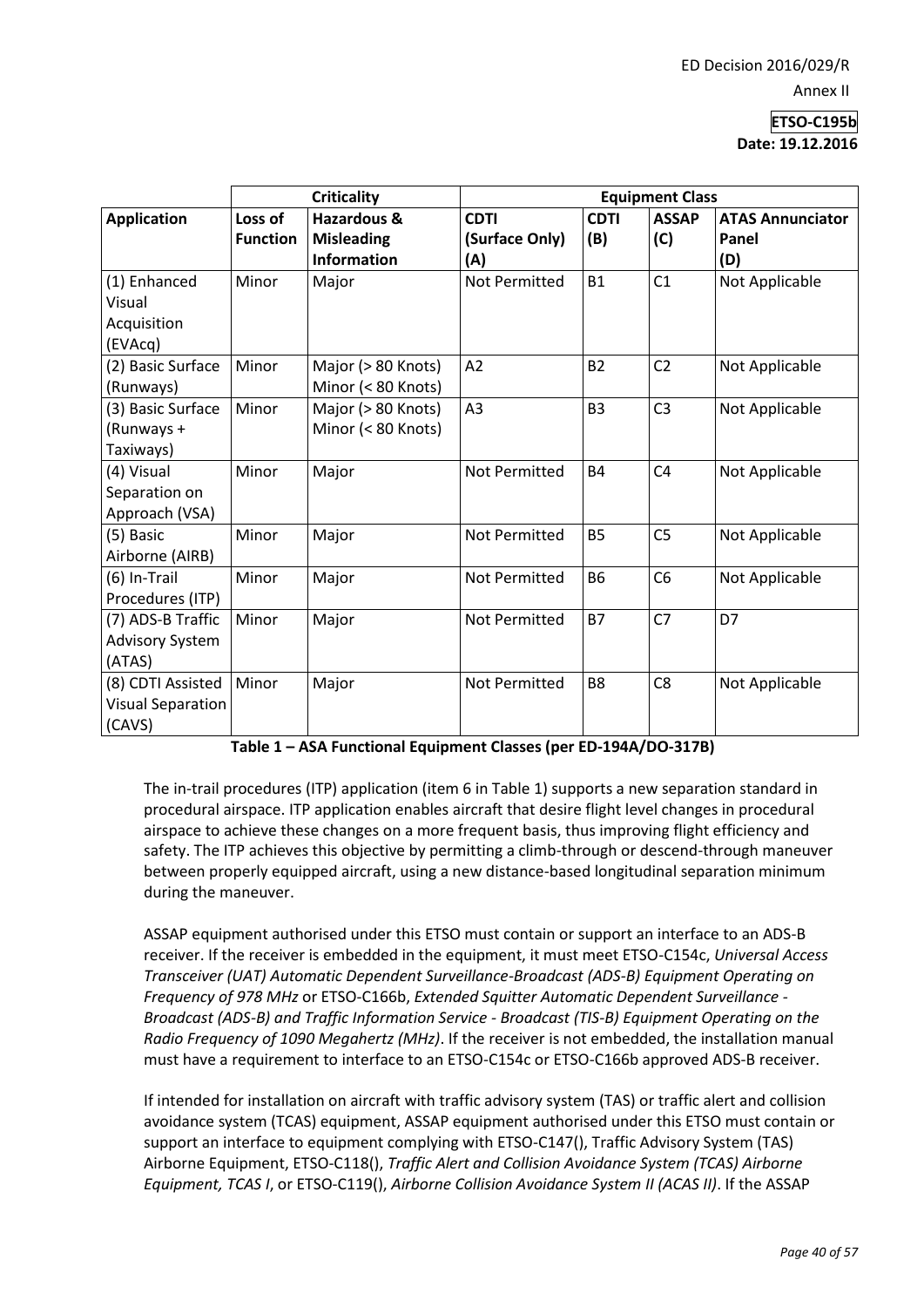## **Date: 19.12.2016**

equipment does not support this functionality, the installation manual must prohibit installation on an aircraft equipped with TAS or TCAS.

Class A and B equipment authorised under this ETSO must comply with ETSO-C165a *Electronic Map Systems For Graphical Depiction Of Aircraft Position* when implementing surface applications. This ETSO shall take precedence where it differs from ETSO-C165a. Databases used to support moving maps integrated with the SURF application must meet at least 5 meter accuracy and 1 meter resolution. Databases used to support moving maps integrated with the SURF application must meet EUROCAE ED-76/RTCA DO-200A Data Process Assurance Level 2 for state-provided data with essential integrity as defined in RTCA DO-272B.

Equipment authorised under this TSO may include or interface with airborne multipurpose electronic display equipment complying with ETSO-C113 a.

Equipment authorised under this ETSO must contain or support an interface to position sources that meet one of the following ETSOs: ETSO-C129(), ETSO-C145(), ETSO-C146(), ETSO-C196() or equivalent.

3.1.2 - Environmental Standard

See CS-ETSO Subpart A paragraph 2.1. The system performance to be demonstrated during the environmental testing is defined in EUROCAE ED-194A/RTCADO-317 section 2.4. Explosion testing in accordance with EUROCAE ED-14( )/RTCA DO-160( ) section 9 is considered optional.

Electrostatic discharge testing in accordance with EUROCAE ED-14( )/RTCA DO-160( ) Section 25 is required for all equipment having control elements and are expected to be touched during operation.

- 3.1.3 Computer Software See CS-ETSO Subpart A paragraph 2.2.
- 3.1.4 Electronic Hardware Qualification See CS-ETSO Subpart A paragraph 2.3.
- 3.2 Specific
- 3.2.1 Failure Condition Classification
	- See CS-ETSO Subpart A paragraph 2.4.

Failure of the function defined in paragraph 3.1.1 of this ETSO has been determined to be a major failure condition for malfunctions causing the display of hazardously misleading information in airborne aircraft and aircraft on the ground greater than 80 knots. Failure of the function defined in paragraph 3.1.1 of this ETSO has been determined to be a minor failure condition for malfunctions causing the display of hazardously misleading information in aircraft on the ground less than 80 knots groundspeed. Loss of function has been determined to be a minor failure condition.

## **4 - Marking**

- 4.1 General Marking as detailed in CS-ETSO Subpart A paragraph 1.2.
- 4.2 Specific
- None.
- **5 - Availability of Referenced Document**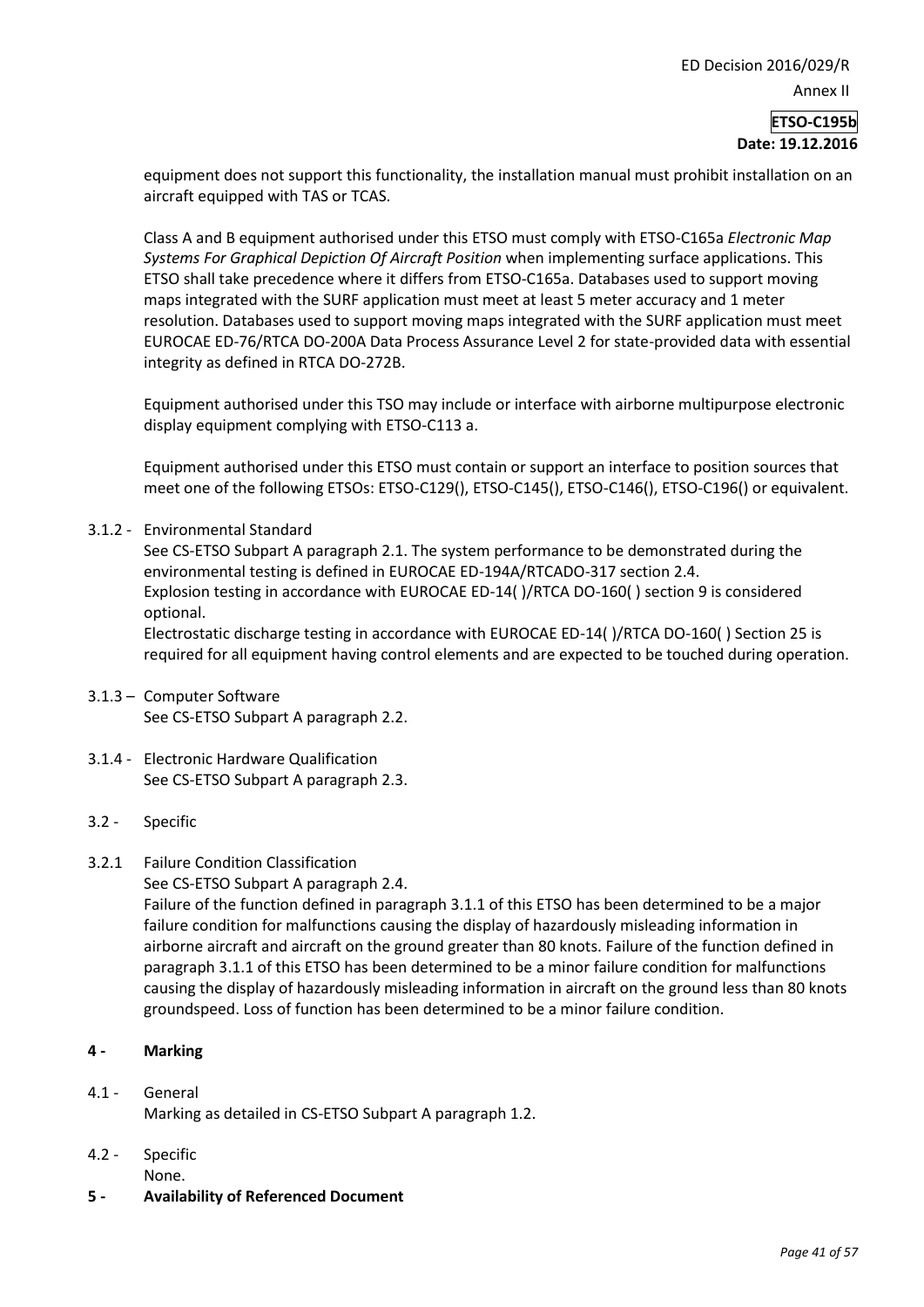ED Decision 2016/029/R Annex II

> **ETSO-C195b Date: 19.12.2016**

See CS-ETSO Subpart A paragraph 3.